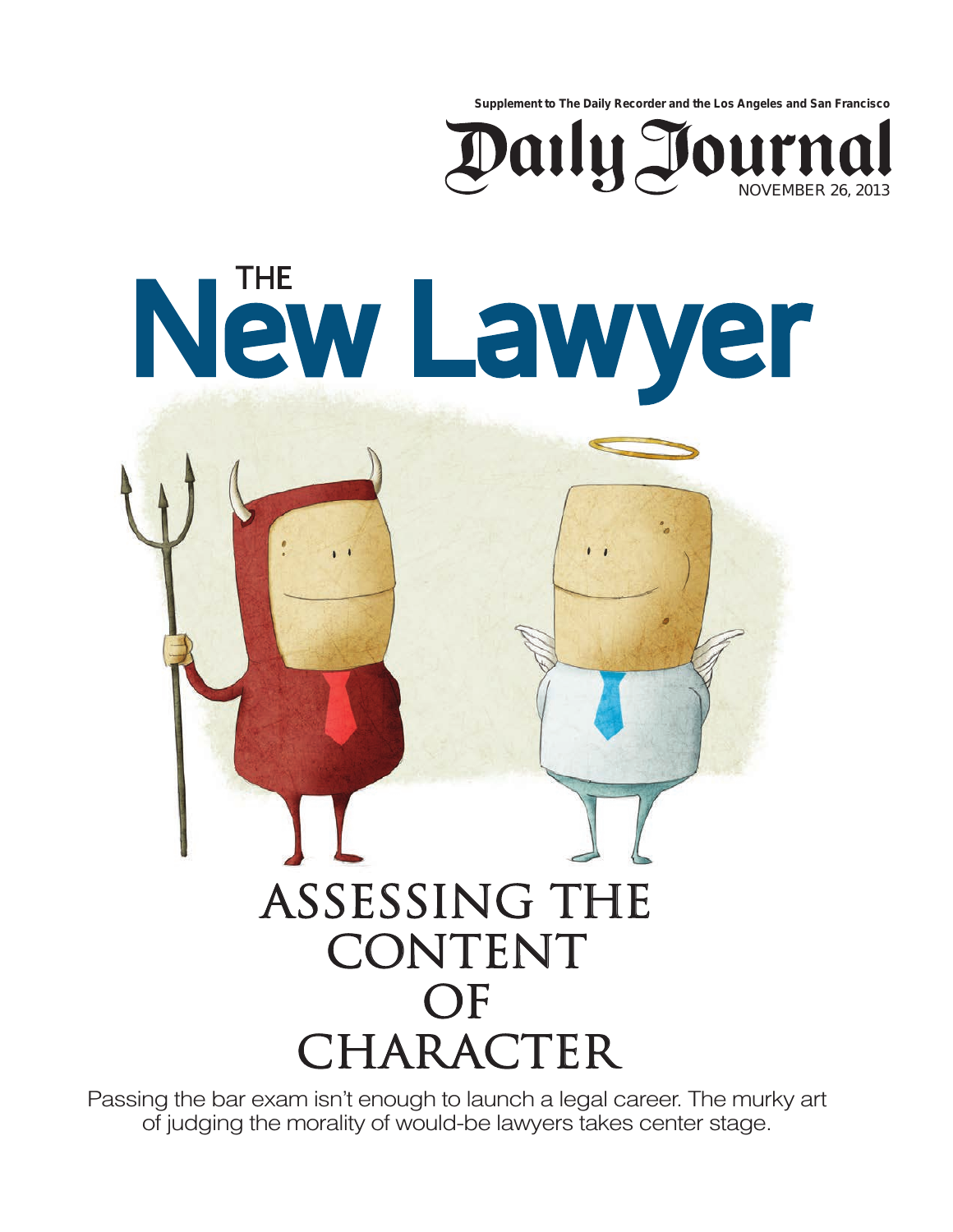## Assessing the content of an attorney's character

## By Don J. DeBenedictis Daily Journal Staff Writer

**For most people, the highest** single hurdle on the way to becoming a lawyer — not counting law school or finding a job — is the bar exam, that grueling, three-day test on which career dreams depend.

For some, however, there's another challenge: the State Bar's assessment of their moral character.

"For the people who are my clients, this is harder than the bar exam," said Zachary D. Wechsler, a Los Angeles lawyer who represents law graduates with moral character troubles.

His clients — like those of other attorney discipline defense lawyers who also handle admissions matters — tend to be people with criminal convictions, multiple bankruptcies, addiction or serious school discipline issues.

But not always. Right now, the state Supreme Court is weighing whether former journalist Stephen Glass is moral enough to become a California lawyer even though he committed "extensive misconduct" by largely fabricating 42 articles he wrote for The New Republic in the late 1990s. *Glass on Admission*, S196374 (Cal., filed Sept. 12, 2011)

In every state, every would-be lawyer must prove to the admitting authority that he or she has the good moral character required to be a lawyer, according to Gayle E. Murphy, the State Bar's director of admissions. That means demonstrating qualities such as "honesty, fairness, candor, trustworthiness," she said.

"It's a public protection issue. You basically want to show a good faith effort that this person has the good moral character an attorney should have."

"A 19-year-old rocket scientist virgin is going to get in without a problem," Wechsler quipped.

Yet even for the virgin, the morals application can be daunting.

The 39-page document includes a dozen pages of instructions and a half-dozen supplementary forms to be completed by people with particular issues, such as convictions, bankruptcies, mental illness or lawsuits. Ten more forms wait on the bar's website for completion by applicants with less common troubles in their pasts, such as conservatorships and military discipline.

Would-be lawyers must tell the State Bar every place they've lived in the past eight years, every job they've had since turning 18 and pretty much every time they've been in trouble. They also must list five references, including one lawyer. They may have to consent to releasing their medical records.

When Murphy and other top bar officials make presentations at law schools about the moral character determination process, one common student concern is the complexity and detail of the application: What if an old address can't be recalled or an old employer is gone?

By itself, that shouldn't be a problem, Murphy said. "All they're asked to do is the best job they can" in filling out the application.

Each completed application is first reviewed by staff in the bar's office of admissions. If there are no concerns whatsoever — no "yes" answers to the many "have you ever" questions — the staff can approve an applicant's character.

Only about 35 percent of applications get through at that level, Murphy said.

After all, "I think everybody's got stuff that happened in their 20s that they don't want to see the light of day," said discipline defense attorney Diane Karpman.

If there is any such stuff, the application moves on to an investigator known as a moral character analyst for a closer look at records and other information.



Courtesy Photo Zachary D. Wechsler, a Los Angeles lawyer who represents law graduates with moral character troubles.

Analysts can approve the character of people with less serious problems, such as a simple divorce, Murphy said.

For more serious issues, the next step up is a section chief and then the bar's director of moral character, who may request further information or investigation and can approve or deny some applications.

The most troubling applications go on to the Committee of Bar Examiners' subcommittee on moral character, which in many cases asks the applicant to meet with a few committee members for an "informal conference" Of the roughly 8,000 moral character applications received per year, only about 250 reach the subcommittee, Murphy said.

The good news for law school graduates with a hiccup or two in their pasts is that of all those applications each year, bar examiners only deny about 30 or 40. In 2012, only 26 people were rejected over their morality.

So one question is, why bother? Is it worth spending about \$4 million a year  $- 8,000$  applications times the \$500 application fee — to keep 26 people from becoming lawyers?

There has been almost no empirical research into what the moral character review process accomplishes. One reason, of course, is that there's no way to tell if someone denied a bar license would have gotten into trouble if he had been admitted.

In March this year, Leslie C. Levin and colleagues at the University of Connecticut School of Law published the first systematic study. They scoured the admissions history of 152 lawyers who Connecticut later disciplined looking for any early indicators of those future problems.

They didn't find much. One of the strongest predictors of future discipline was being male, Levin said. Having bankruptcies in one's past had zero correlation with discipline, she said.

Maybe cutting back on some questions, such as about bankruptcy, might make sense for her state, Levin said. But she's less sure about getting rid of the character and fitness review entirely.

"It also has a signaling function … to tell the public who lawyers are," she said.

Erica Moeser, the chief executive of the National Conference of Bar Examiners, likens the review to screening kindergarten bus drivers. "You cast a very wide net for very few people," she said. But you wouldn't want to let those few slip through.

Nevertheless, if less than half a percent of would-be lawyers are denied admission because of their characters, why does Wechsler say his clients find the process so hard?

For people with troubled pasts, just filling out the lengthy moral character application and its addon forms requires a deep dive into old stressful situations they want to leave behind, according to Carol M. Langford, an attorney in Walnut Creek who concentrates her practice on admissions issues.

While lawyers have property right to their licenses, bar applicants have the burden to prove their worthy. "You have to show by clear and convincing evidence that you have the appropriate